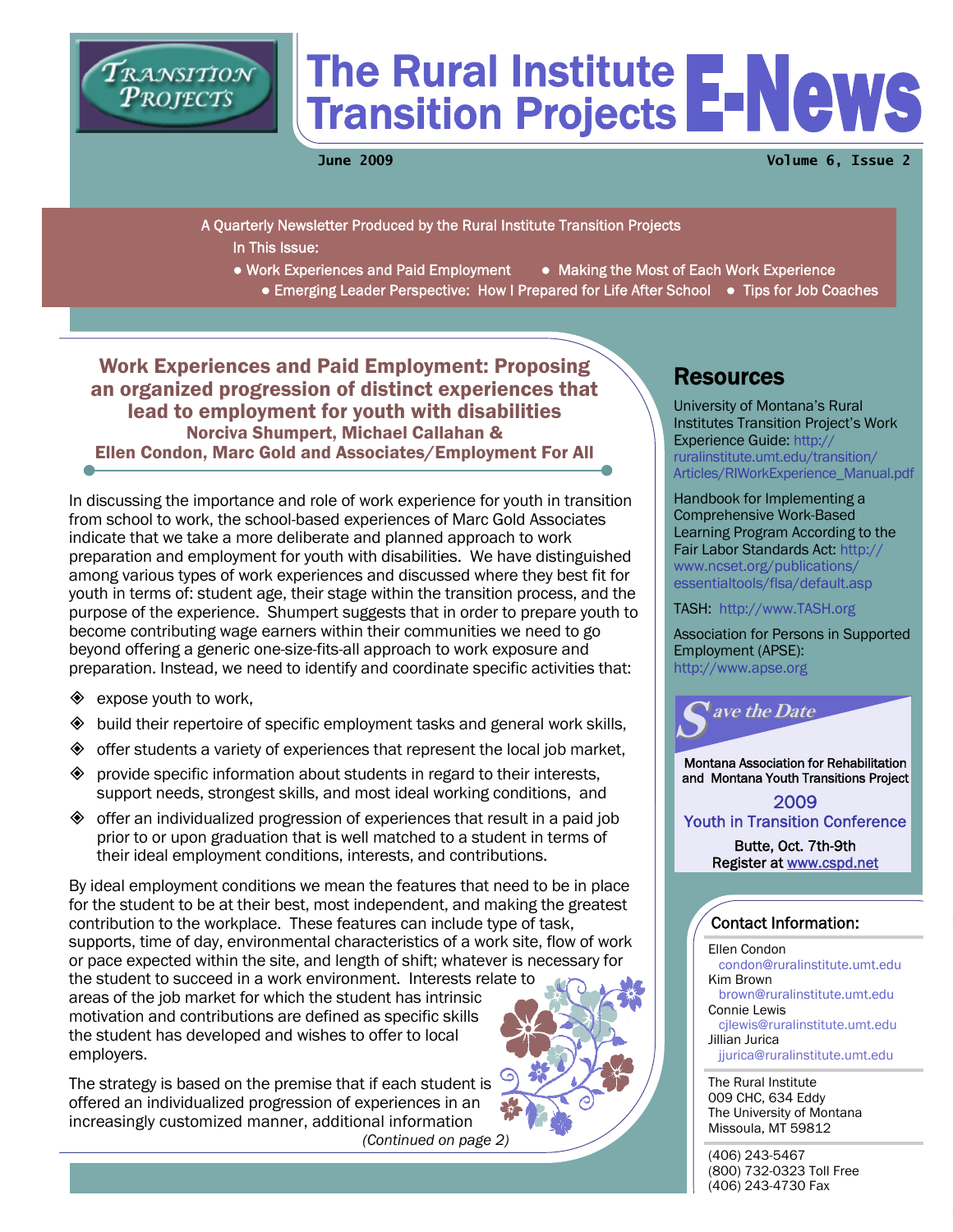will be learned about their most necessary conditions, their strongest interests, and their most dependable skills. Each experience can then build upon the previous experience to teach new skills and confirm or learn additional information about the student until a clear picture emerges of who the student is in terms of how they can contribute, what they need for supports, and what they will do for work in their community upon graduation from high school.

A description of nine types of experiences that have been used in the MYTI Project (Mississippi Youth Transition Initiative) in Mississippi follows:

- 1. General Employment Information through classes, tours, and informal work performed at home
- 2. Volunteering/Service Learning
- 3. Job Shadowing
- 4. General Work Experience
- 5. Matched Work Experience
- 6. Customized Work Experience
- 7. Part-time Paid Job
- 8. Customized Job
- 9. Self-Employment Business Ownership

Various types of experiences offer different opportunities for youth. This is not a rigid sequential list that students must all go through or a set of accomplishments to prove themselves ready to move from one experience to the next. However, we would anticipate that increased customization and paid employment would occur later as part of a high school career preparation process.

#### General Employment Information and Typical Employment Activities

This aspect of work experience provides an appropriate starting point for students who are currently too young to enter into community workplaces. These activities can be maintained throughout the remainder of a student's school experience by referencing, encouraging, and supporting the subsequent activities. We encourage teachers and families to start early - at ten years of age or even sooner -- with this aspect of work experience. Young students with disabilities need to hear that paid work is an expected lifestyle role and that it is never too early to begin to develop interests, skills, and a clear idea of their conditions for success. Teachers can incorporate this general information into an array of curricular subject areas, including units on Discovery. Discovery is a process used to get to know a student by gathering information about the student's interests, strengths, environments or activities where they are at their best, supports that are effective for them, and present levels of performance, through activities such as interviews and observations. Schools can also use a variety of workplace tours and presentations by local employers to add realism and interest. It is important for schools to encourage students to research and participate in the array of home and neighborhood entrepreneurial activities many young people participate in (such as pet sitting, yard work, selling lemonade, etc.) to make spending money and to gain an early understanding of the responsibilities related to employment. Parents, school friends with disabilities, siblings, and students without disabilities should all be encouraged to partner with young persons to develop these opportunities. Finally, it is critically important to inform parents of the role of home-based chores in the development of a strong work ethic and to encourage them to work closely with school personnel to coordinate responsibilities with classroom information and Discovery.

Volunteering/Service Learning involves supporting students to participate in existing school and community service or volunteer efforts. Volunteering should start for students as young as ten (or even younger) and may continue throughout the school experience. These settings are where people without disabilities typically volunteer. Student outcomes for volunteering include participation/inclusion in community and school activities; learning to perform a variety of tasks and work responsibilities; and developing new skills. Outcomes for school staff include having a different context in which to observe student performance and assess learning styles, work behaviors, motivators, and skills.

Job Shadowing involves short-term observations of various types of job tasks and employment settings in the community. Job shadowing can start with students as young as ten years old and continue throughout the school experience, as needed. The time spent on shadowing experiences may range from an hour or two per experience for younger students to as much as two days per experience for older adolescents. Students should not perform work tasks during shadowing. The intended outcome for youth and school staff is to gather additional information about the type of work that is performed in specific employment settings and to provide students with a firsthand look at an employment location to determine if this is really what they want to pursue for employment.

 *(Continued on page 3)*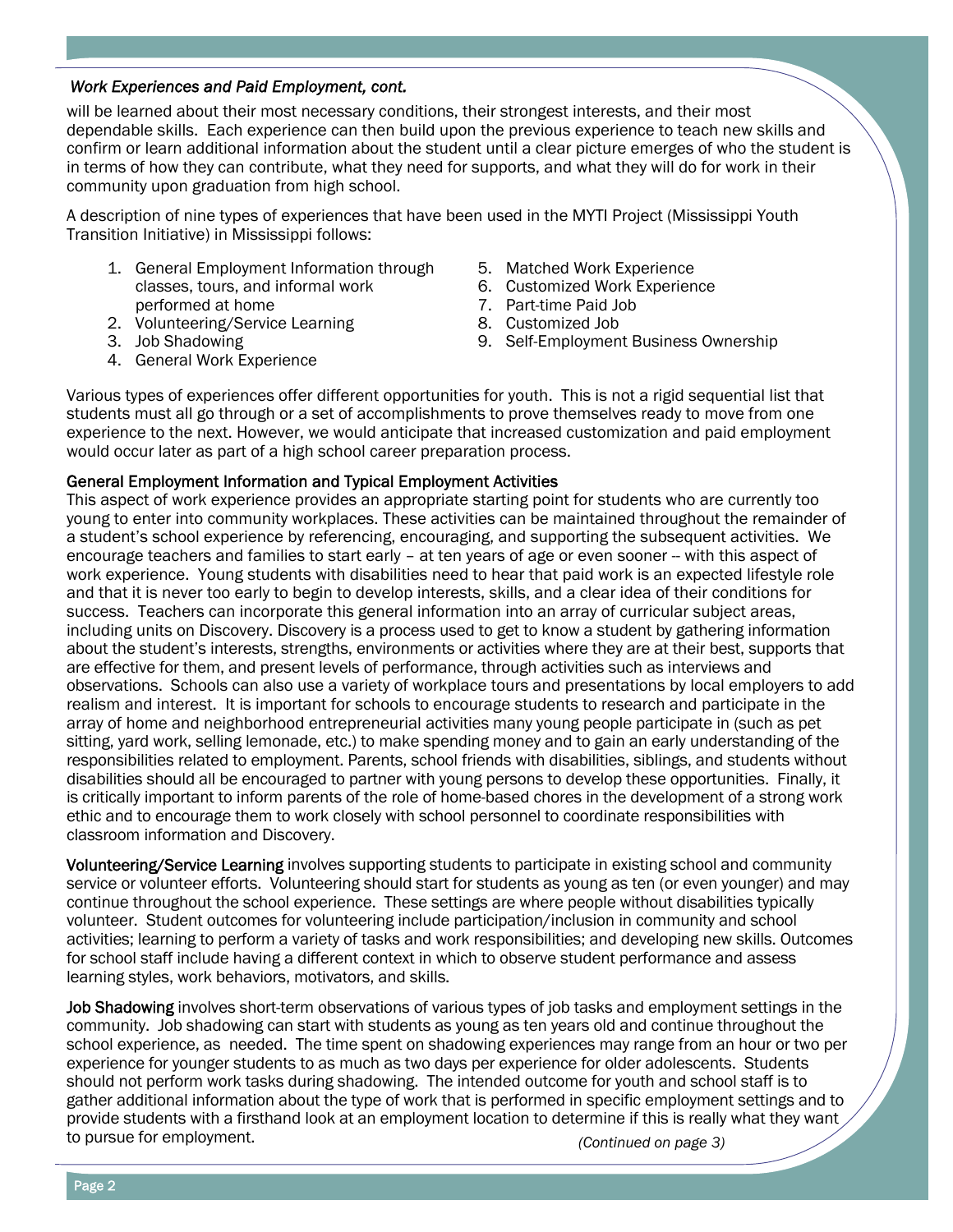General Work Experiences involve having students perform specific job duties in school and in workplaces in the community without pay. These experiences start at about age 14 and may continue until 16, or older as needed. General work experiences give students a broad sense of the types of employment in their community.

General work experiences expose students to a variety of settings and tasks, enable them to gather information about their interests and preferred working conditions, and help them build a list of tasks that they have experience performing. School personnel are able to observe students in a variety of settings and gather information about what features work and don't work for each student and then begin to foster some theories of the ideal working conditions for each student.

for younger students who need a level of customization in order to participate in a general work experience due to the impact of their disability.)

Part-Time Jobs involve assisting and encouraging students to obtain short-term, part-time employment paid by an employer. The jobs may be matched to student interests or used to assist in clarifying interests and general work behaviors. Ideally these jobs will be after school or during the summer so they don't interfere with the student's opportunities to benefit from inclusion in their school. Part-time jobs are appropriate for students of employable age who have the skills to meet general expectations of employers without negotiation.

Customized Employment refers to paid employment that is matched *and* negotiated to meet the student's conditions for success, their interests and their

#### Matched Work Experiences refer

to unpaid work experiences in community workplaces that are matched to the student's interests regarding employment as determined through the more general experiences. These matched experiences serve to clarify and affirm interests, test the theories about the work conditions necessary for success for that particular student, and provide an opportunity for specific skill and task development in their interest area.

#### Customized Work Experiences

refer to unpaid work experiences in community workplaces that are matched in terms of the student's interests and for which either the

conditions for success or the tasks offered to the employer are negotiated. These experiences are suitable for older students for whom additional information is needed prior to paid employment. For example, if from previous experiences we have developed a clear list of discreet tasks and skills a student has to offer an employer, but we aren't clear yet on all of the conditions for success, a customized experience is appropriate. The customized experience is also appropriate when we are clear on the conditions needed for success but want to expand the list of the tasks the student can offer an employer. Due to the time involved in planning for and negotiating a customized experience, if we have no questions left to answer, time might be better spend negotiating a paid position. (Another instance where customized experiences are appropriate is

#### **Summer Jobs**

Did you know that only 15% of youth with significant disabilities typically have summer jobs? Research has found that youth who have worked in the summer are more likely to be employed after exiting high school. All youth with disabilities are more likely to have summer jobs if this is part of the IEP team's discussion around transition and you begin planning early in the year.

Visit www.projectsummer.info for more information about a project focusing on summer jobs for youth with disabilities in Wisconsin.

specific contributions as determined by Discovery, prior work experiences, and a customized plan. Customized jobs may be short-term and part-time in nature for younger students of employable age. A "transition job," meaning a job that the student transitions into as they leave school, should be developed prior to graduation using customized strategies. As students reach 18, customized jobs may be performed during school hours.

Self-Employment refers to a set of experiences and small business development activities that teachers can offer to students. The flow mirrors the experiences for wage employment above, evolving from a more generic experience to a more

individualized experience as the student's ideal conditions for employment become clearer, and the student gets closer to high school graduation. Regardless, self-employment relates to a business owned by the student or small group of students, not by the school. Business types should reflect those typically engaged in by young people as we as well as the student's interests.

 *(Continued on page 4)* For example, using self-employment for a general work experience might mean that a student develops a business of buying microwave popcorn by the case, redistributing it into individual size portions and selling them to teachers and other students. This would be a short-term activity to provide the student with the experience of self-employment, to determine their interests and to expand the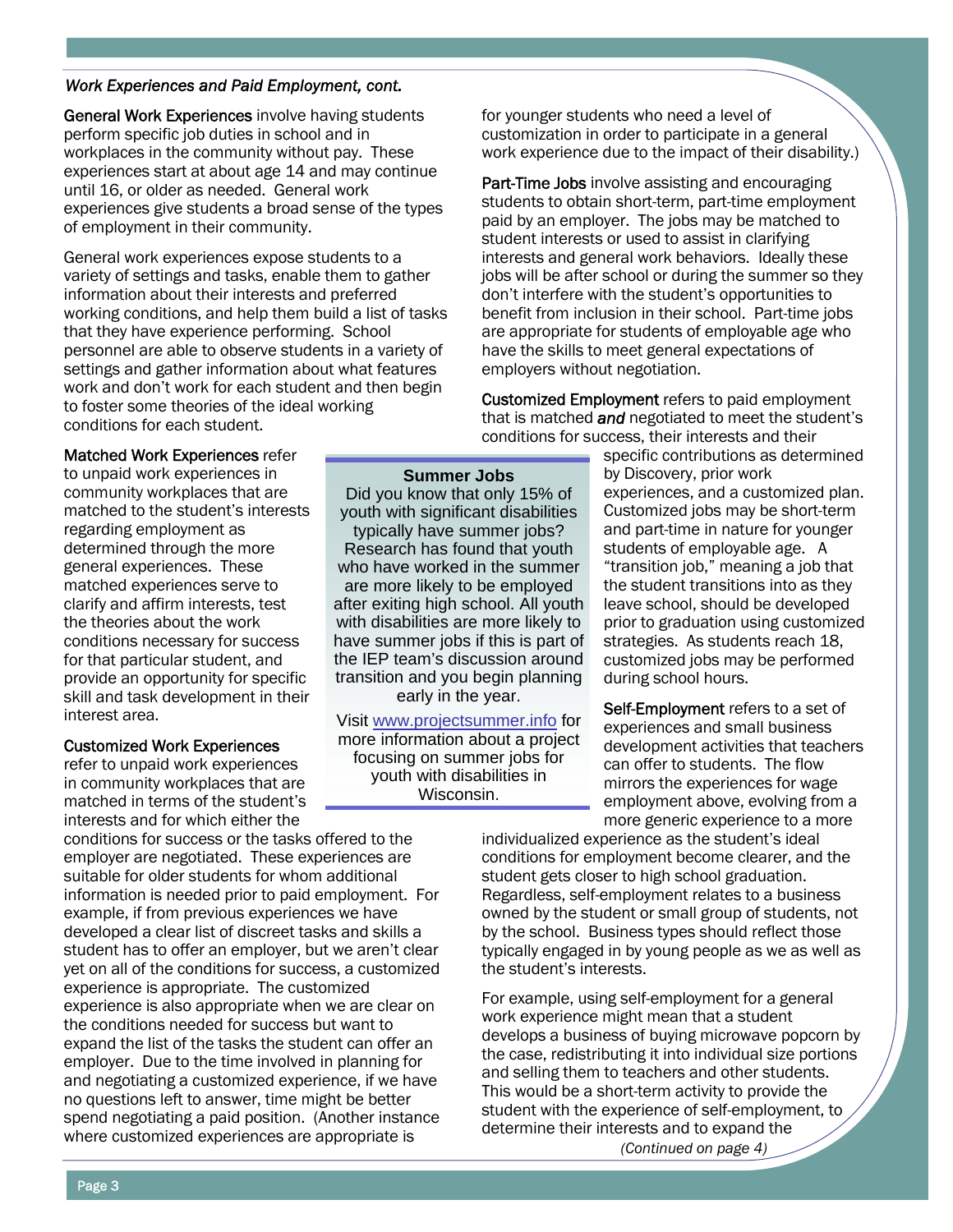list of tasks they can perform. To use self-employment as a customized transition job might include having the student purchase a popcorn cart and develop a business that they run at school events with the future plan of running the business in the community upon graduation.

#### A Word of Caution

Work experiences have been used for years in the disability employment field in both schools and adult services. Too often, work experiences and volunteering have been used as a substitute for paid employment. While the timeframe of school provides an acceptable period for all youth to experience a variety of paid and unpaid experiences related to the direction of one's life employment, the caution that must be used in applying these strategies in adulthood cannot be overstated. In virtually every instance we recommend that services and systems that support adults with disabilities in the area of employment avoid the use of unpaid work experiences and long-term volunteer positions unless the person is already employed and the unpaid work is being used to explore new career directions. We feel that adulthood is the proper time for paid employment and that by using Discovery and Customized Employment, along with the variety of other options that result in paid relationships, regular employment is achievable for all. Of course, adults should be encouraged to volunteer *in addition* to paid employment in a manner similar to others who choose to support their communities.

#### Legal Requirements

The [US Department of Labor provides clear guidelines](http://www.ncset.org/publications/essentialtools/flsa/default.asp) that describe the proper timeframes and focus of any work experience.

#### Other Considerations

Schools that routinely use work experiences report that, once employers become used to having students in their businesses on a regular basis without paying them, employers are often reluctant to offer young people paid employment. Care should be taken in the development of unpaid work experiences to avoid long-term, open-ended relationships and to attempt to encourage participating employers to take the next step to paid employment.

#### Example of a Work Experience Evolution for a Student

At age 12, Alex began volunteering as part of his middle school curriculum. He did short-term volunteer experiences at the food bank, the library, and the animal shelter. From these general experiences, school staff learned about his interest in dogs. In high school a matched, unpaid work experience was developed at a doggie day care walking, playing with, and feeding the dogs. The intended outcome of the matched experience was to expand the list of tasks that Alex could perform in an area that he was interested in, and to identify additional skills and competencies around dogs. The school also wanted to clarify information about the conditions that Alex needed on any job to be successful.

On Alex's first day as he was introduced to a new dog he dropped to his knees and presented his face within inches of the dog's face. The staff person walking the dog gasped and provided Alex with some instruction about how to introduce himself to unfamiliar dogs. Alex participated in the experience for a period of nine weeks (one school quarter). At the end of the experience the school staff did indeed confirm that dogs were a distinct interest area for him but had some questions about what additional tasks he could perform around dogs that might not require direct interaction with the dogs. The next experience was customized for him. The tasks of his job were negotiated and included entering pet license and vaccination information into a database at vet clinic and making individual dog identification tags. He also was responsible for photographing all new dogs that came to the vet's office and adding them to each owner's file. The condition of being around dogs without directly interacting with them was met as he performed all duties from behind the welcome counter.

As Alex got closer to graduation a new doggie day care opened in his town. His support team negotiated a paid customized job performing similar duties in the new business. Alex had lots of activity around dogs but wasn't responsible for directly handling dogs as part of his job. Additionally, Alex began taking a dog handling class with a coworker who had recently adopted a new dog.

#### **Conclusion**

As we weave various work experience activities into a student's transition plan, we want to think about the purpose and outcome of each activity - what skills the student will learn within the experience; what information we will learn about the student through the experience; and how this particular experience fits within the overall activities or transition services that will prepare the student for his/her overall post-school goal of community employment.

 *(Continued on page 5)*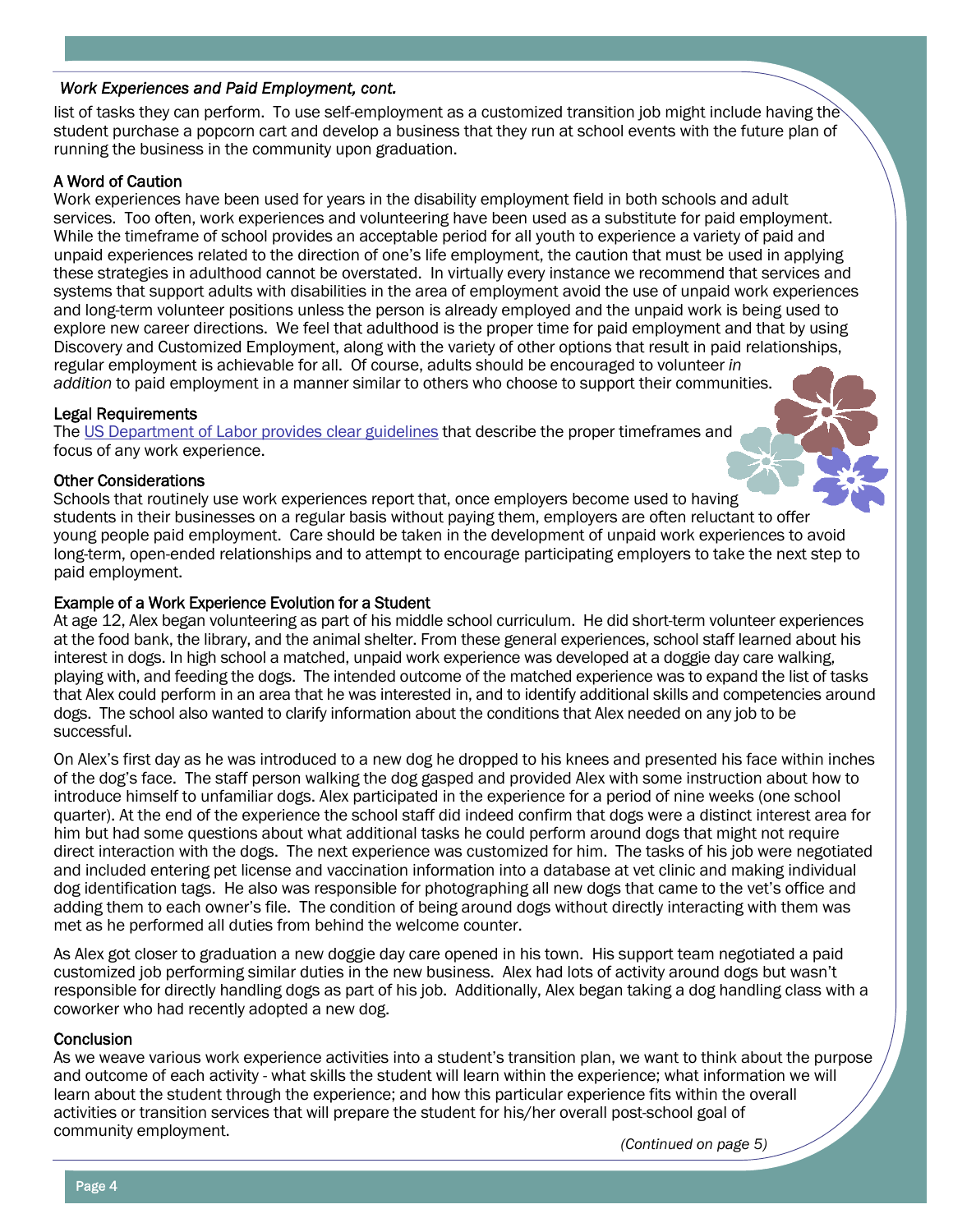# Work Experiences and Paid Employment Table

Pages numbers for where to find information and forms in the [Work Experience Guide](http://ruralinstitute.umt.edu/transition/Articles/RIWorkExperience_Manual.pdf) are provided.

| Age of Student                                                                          | Type of<br>Experience                                                    | Intended Outcome of Experience                                                                                                                                                                                                    | How Information is Captured                                                                                                             |
|-----------------------------------------------------------------------------------------|--------------------------------------------------------------------------|-----------------------------------------------------------------------------------------------------------------------------------------------------------------------------------------------------------------------------------|-----------------------------------------------------------------------------------------------------------------------------------------|
| Middle school to<br>exit                                                                | Volunteering/<br>service learning                                        | • Student learns about jobs in his/<br>her community<br>Basic information on student<br>preference and interests in<br>relation to work<br>Start list of tasks student has<br>experience with                                     | Observation notes (pg. 46)<br>$\bullet$<br>Summarize overall<br>$\bullet$<br>experience with the Work<br>Experience Summary (pg.<br>48) |
| Middle school;<br>high school                                                           | Job shadowing                                                            | • Student gathers more<br>information about jobs in area of<br>interest<br>Identify discreet tasks within<br>interest area<br>Confirm/clarify interest                                                                            | • Student interview form                                                                                                                |
| Middle school;<br>high school<br>freshman                                               | General work<br>experience                                               | • Identify student interests<br>Form preliminary theories around<br>conditions for employment<br>Expand task list<br>$\bullet$<br>Learn about student's skills,<br>contributions, strengths, and<br>support needs                 | Observation notes (pg. 46)<br><b>Work Experience Summary</b><br>$\bullet$<br>at culmination of<br>experience (pg. 48)                   |
| High school<br>sophomore                                                                | Matched work<br>experience<br>(based on<br>interest)                     | • Expand the list of discreet tasks<br>the student can perform in<br>interest area<br>• Clarify conditions needed for<br>success in a workplace<br>Learn about student's skills,<br>contributions, strengths and<br>support needs | Observation notes (pg. 46)<br><b>Work Experience Summary</b><br>at culmination of<br>experience (pg. 48)                                |
| When needed (if<br>more information<br>is needed before<br>pursuing paid<br>employment) | Customized work<br>experience (wage<br>employment or<br>self-employment) | Expand list of discreet tasks<br>Answer a question about a<br>condition for success                                                                                                                                               | Observation notes (pg. 46)<br><b>Work Experience Summary</b><br>at culmination of<br>experience (pg. 48)                                |
| Employment age<br>(14 in some<br>states) until exit                                     | Paid work<br>experience or<br>paid self-<br>employment<br>experience     | Part-time paid job<br>Expand task list                                                                                                                                                                                            | Observation notes (pg. 46)<br><b>Work Experience Summary</b><br>at culmination of<br>experience (pg. 48)                                |
| Exit year of high<br>school                                                             | Customized job or<br>Customized self-<br>employment                      | Paid work experience if short<br>term<br>Post-school outcome if this is the<br>transition job                                                                                                                                     | Observation notes (pg. 46)<br><b>Work Experience Summary</b><br>at culmination of<br>experience (pg. 48)                                |

\*\*\* Self-employment could also be considered as a job shadowing, general or matched work experience. Youth may choose self-employment over wage employment; it may be the prevalent type of employment in an individual's community or it may be the most effective way to meet the student's conditions for employment.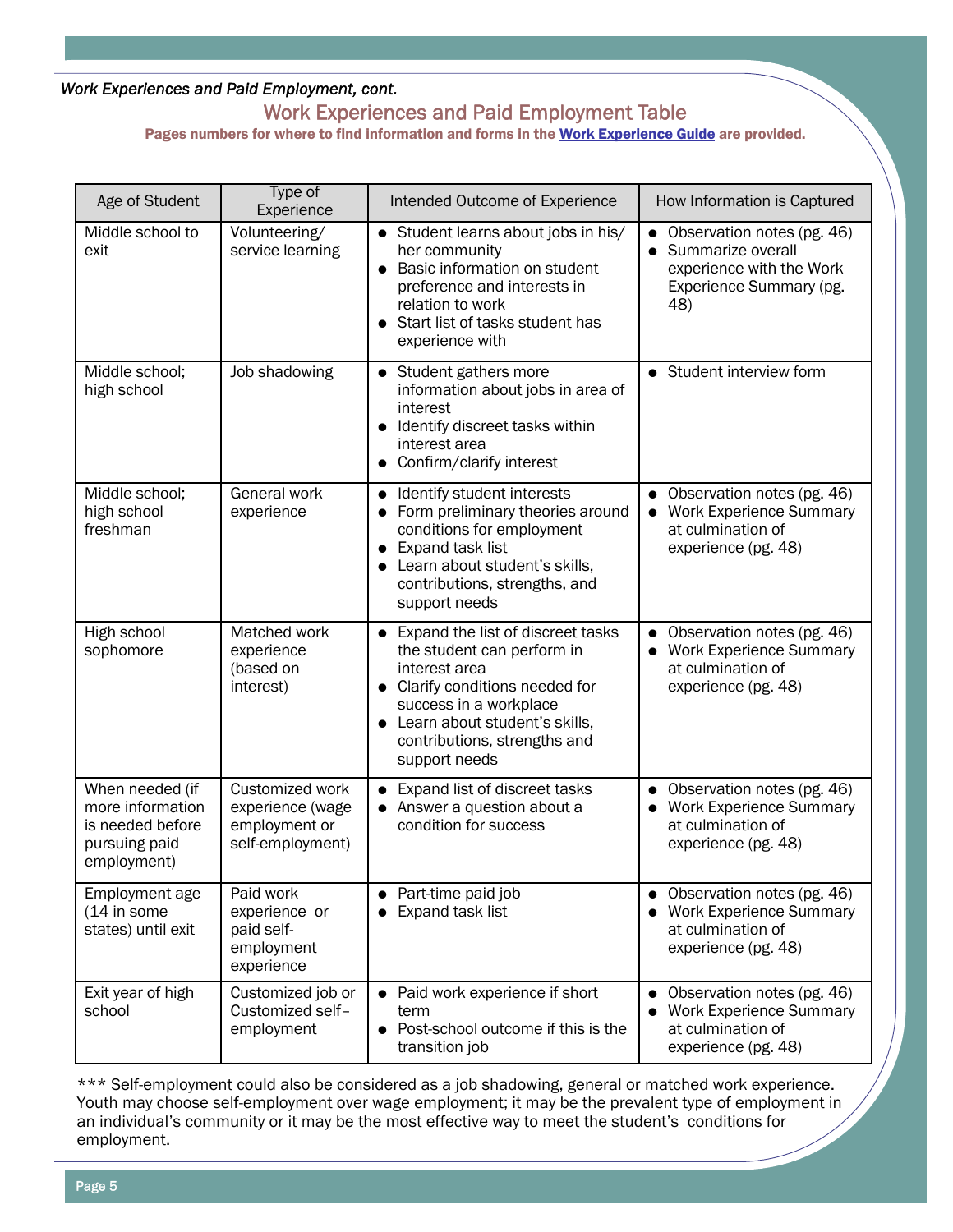## Making the Most of Each Work Experience By Ellen Condon, Rural Institute

The goal of education is to prepare students to live productive lives as adults. Many students with and without disabilities will participate in work experiences as part of their high school and post high school preparation for their transition to adult life. For students with disabilities, the quality and extent of these experiences can significantly shape what their lives as adults will look like in terms of working in the community.

Students who don't receive adequate experience and skill development may never access community employment or their paths to employment could take a very long time. Students who have learned quality work skills and behaviors, have worked independently, and can express what types of supports, accommodations and conditions they need in a workplace to be successful can leave school employed or well on their way to employment. Students who have had a paid job while in school are more likely to work as adults (Wehman, 2006).

The perception of each student's "readiness" to work will heavily influence what services they receive upon exiting high school, and how quickly, if at all, they will become employed in the community. For instance, when students are first referred to Vocational Rehabilitation (VR), one evaluation question that is typically asked is, "Can this student work competitively with supports to find and initially learn their job, or do they need someone to provide ongoing supports for the length of the job?" If the student appears to need ongoing or long-term support or supported employment services in order to work, VR will refer them to a waiting list for longer-term supports, such as: Developmental Disabilities Community Supports or Developmental Disabilities Supported Employment Services, a PASS plan, or VR Extended Employment services. In some areas of Montana it may take quite awhile for services to become available.

However, if the student and their support team have a clear vision of what "conditions" in terms of supports, workplace environment, and tasks a student must have in order to be most successful and most independent on a job, their ongoing support needs might look more achievable…especially if a quality job match is made for them.

The focus of this newsletter is to emphasize the importance of quality work experiences and to encourage all of the partners (including families) in the student's transition preparation to make the most out of each opportunity to prepare our youth to graduate from school and go to work. It is not that we have to work harder; we just need to work smarter. Evaluate the work experiences you are providing for youth or that your child is receiving by asking your team these questions:

#### Are we clear about the purpose of particular experiences for this student?

Is the purpose to expose the student to various types of jobs? To work on assessing or teaching specific workplace behaviors or skills? To build a diverse résumé for the student? To teach skills in a functional way to enable the student to more easily learn the academic concepts?

#### Are we teaching all the skills we can during each experience?

Is the student responsible to determine what time he needs to leave school, go on break, and leave work to get back to school? Is he working independent of the job coach once he performs his tasks to the company standard? Is he learning to ask coworkers and supervisors when he needs information or clarification? Does he quality-check his own work? Each site will offer opportunities to teach unique skills and work behaviors (see the examples in the [Work Experience Guide,](http://ruralinstitute.umt.edu/transition/Articles/RIWorkExperience_Manual.pdf) (p. 17- 21, 30-31).

 *(Continued on page 7)*

# Training Calendar

#### Web Conferences

The audio portion of the Web conferences can be accessed from any telephone and the video portion from a computer with Internet access. There is no cost for any of the sessions.

Youth Track - designed for young people with disabilities, their families, and those who provide services to these youth and families. *All sessions take place from 1:00pm - 2:30 pm Mountain Time.* 

Oct. 6 - Disability History

- Dec. 1 Transition and Personal Care Services
- Feb. 2 Adult DD Service Providers – Who are they and what do they do?
- Apr. 6 After Graduation Ideas for Rich, Full Days
- Jun. 1 Creative Housing Options
- Aug. 3 Self-Awareness, Self-Advocacy and Self-**Determination**

Audio recordings of Youth Track conferences that have already taken place may be downloaded from the Rural Institute Transition Projects and PLUK Web sites: [http://ruralinstitute.umt.edu/](http://ruralinstitute.umt.edu/transition) [transition or http://www.pluk.](http://www.pluk.mt.typepad.com/transition/) mt.typepad.com/transition/

## Take Our Survey

We value your opinion. To provide feedback to us about this newsletter and our other products, please take our quick online survey at: http:// www.surveygizmo.com/ s/58441/transitionprojects-feedback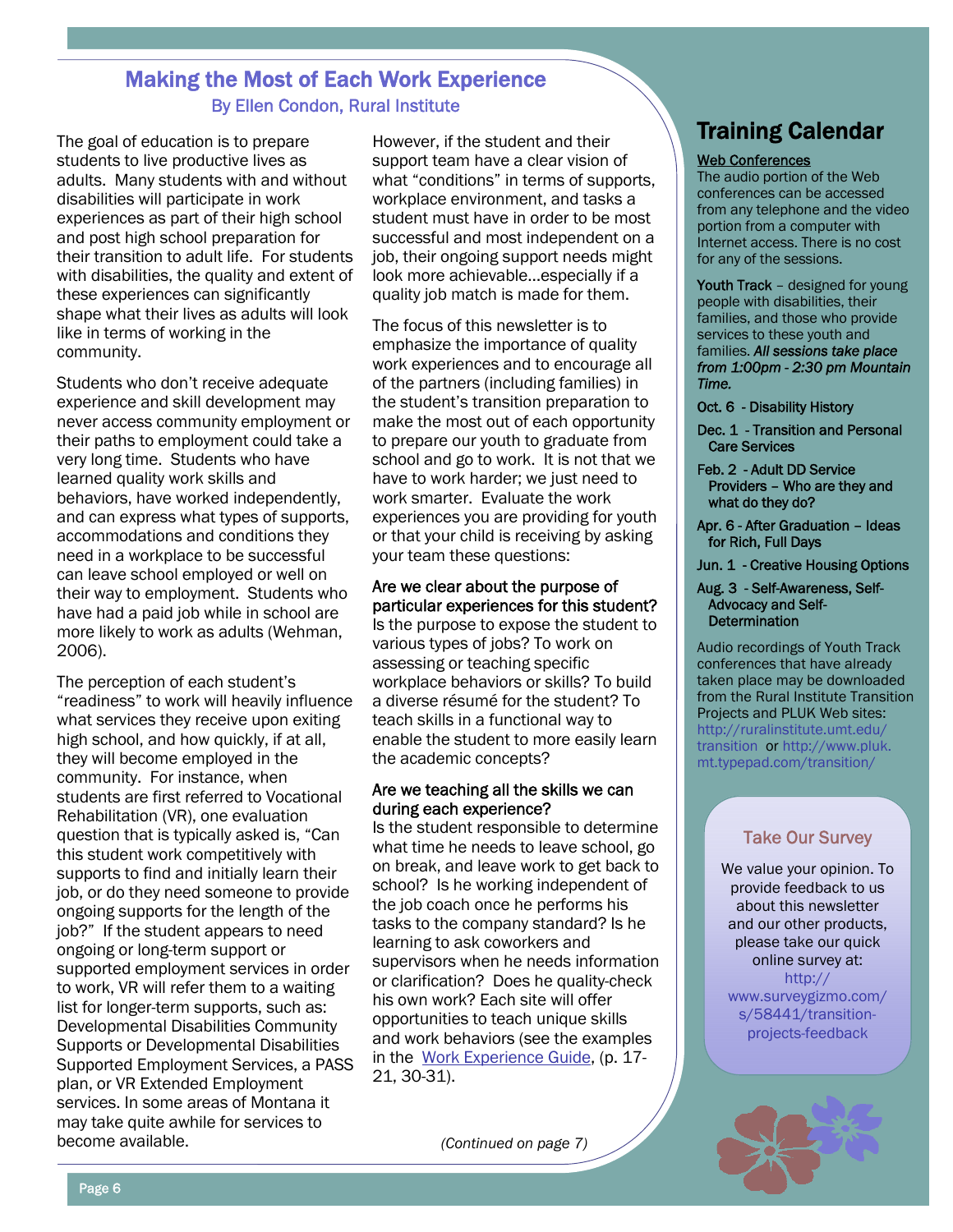#### *Making the Most …., cont.*

#### Are we learning information about the student through each experience?

Are we learning what she likes and doesn't like in terms of job environments, tasks, and types of work? How she responds to direction, supervision, and feedback? What motivates her to work? What types of settings she performs best in? What supports or conditions enable her to work most independently? What her level of stamina is? Whether that level differs in different jobs?

#### How are we capturing what we learn about the student from each experience?

Are we taking performance data as the student learns new tasks? Are job coaches jotting down narrative descriptions of "aha" moments or observations of things about student performance that strike them as unique? Are they taking notes about days a student performed exceptionally well or needed additional support? Are they documenting what they learned a student really needs to be successful so that it can be applied to the next experience?

Many times work behavior checklists are used to assess students. Students are graded on whether they follow directions, stay on task, meet production requirements, etc. While this information is helpful, I encourage you to gather more descriptive information. Describe the student's performance and supports provided when they spend more time than typical attending to a certain task. Capture what support strategies or environments help them independently move from one task to another. Document what supervisory or instruction strategies enable the student to perform her job correctly.

- Create a mechanism for support staff to collect information each day.
- Writing descriptively and objectively while observing will enable staff to see the student's performance from a different perspective. Try to collect descriptive information before drawing conclusions about what works, doesn't work, or what the student needs for supports. See the Observation Notes form in the [Work Experience Guide](http://ruralinstitute.umt.edu/transition/Articles/RIWorkExperience_Manual.pdf) on page 46.

#### Is the student learning about himself?

During work experiences, a student can learn what he likes and doesn't like for types of jobs, work environments, and workplace cultures. This is also an optimal time for the student to learn what types of conditions enable him to excel at work. For example, does he do best with a very structured routine? Or does he like to learn different tasks each time? Is he pretty flexible with having a task interrupted to go assist a coworker or customer or will that disrupt his overall performance?

#### **Descriptive Writing Tips**

When taking observation notes think about writing what you see - just the facts. Do not draw conclusions or write judgmentally about the performance or behavior.

- Describe the action and performance with enough detail and robustness so any reader who was not there can picture it in their mind.
- $\bullet$  Capture information that will indicate the motivation of the individual, and quality of their performance in terms of pace, correctness, and stamina.
- $\bullet$  List specific tasks you see them doing, mundane household tasks, or tasks in school as well as vocational tasks.
- Describe any connections to people, organizations, and community that you become aware of the job seeker having.
- If any concerns arise from parents, the job seeker or support staff, note them. Quotes work well in this instance.

Observe and document firstsummarize later. It will lead to a more objective conclusion and enable you to see a broader perspective of student performance.

#### Are we taking time to debrief with the student about what works and what doesn't work for her and about how to explain her need for accommodations to employers, coworkers, or job coaches?

We want to promote the student's ability to request accommodations, explain her impact of disability and screen out and select jobs where she will be more likely to succeed.

- Have students journal this information for themselves.
- Take the time to process with the youth what works and doesn't work for them and then support them to practice asking for needed accommodations.
- Practice with youth to weed out jobs that are more likely to work well for them. It isn't enough to only teach interview skills and how to complete an application. There are many students who can get their own jobs but/ who lose those jobs frequently because they are choosing employment situations that don't match their ideal conditions. *(Continued on page 8)*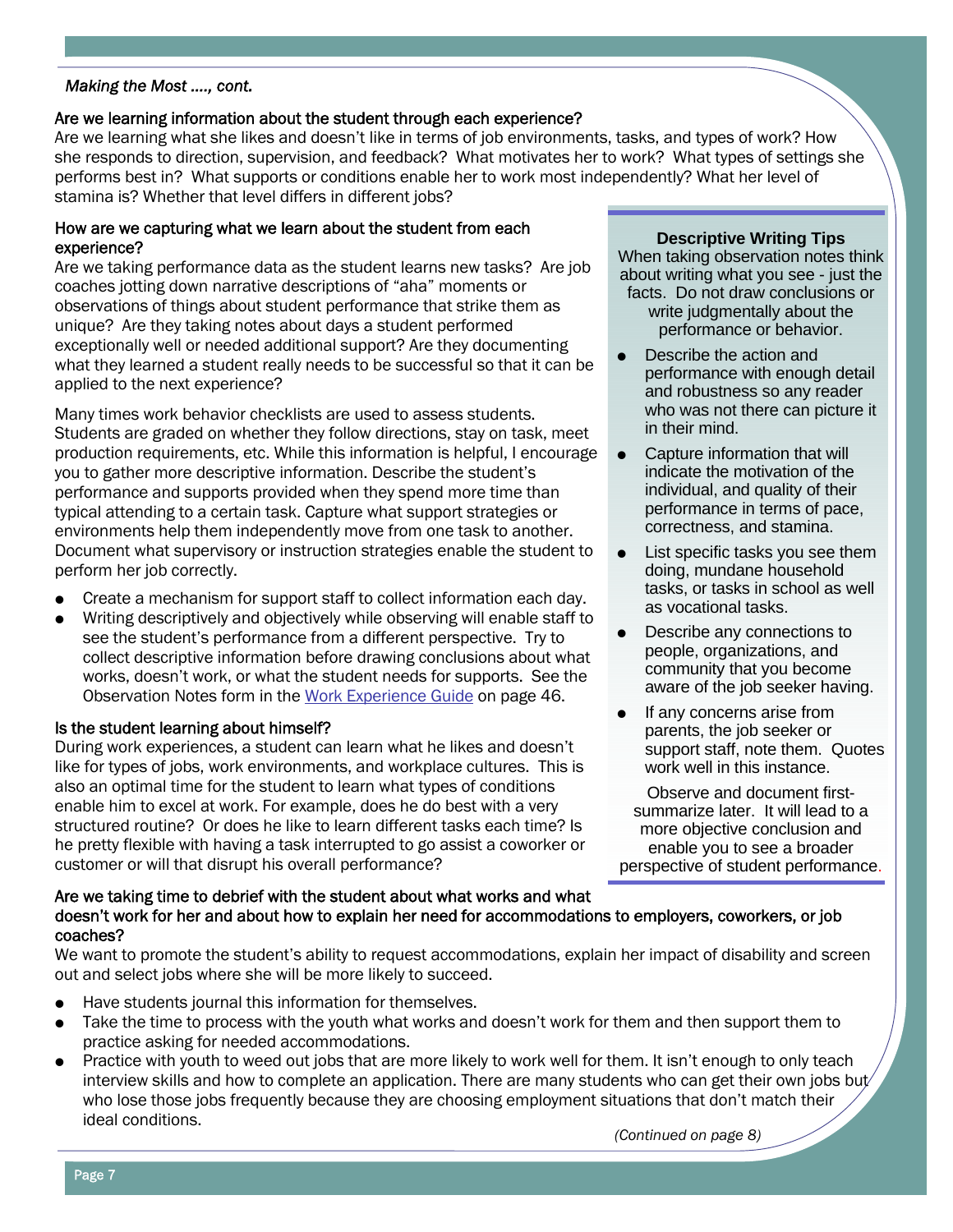#### *Making the Most …., cont.*

#### For a student who has ongoing support needs and whose disability poses a significant barrier to employment, are we identifying the conditions that enable this youth to participate maximally?

It isn't adequate to say a young person needs ongoing support or a job coach all the time to be able to work. Instead, if we can define their support needs descriptively we can be more creative about how to meet those needs. Just as critical to identify are strategies and environmental conditions that enable the student to contribute the most and participate as independently or interdependently as possible.

- $\bullet$  For students who need customization in order to participate in a work experience we need to provide it. Challenge your program to provide quality work experiences to everyone.
- Instead of stating that the student needs 1:1 support to participate, describe the support needed: "Kyle needs someone to assist with the physical aspects of this task that he can't do such as holding papers to be stapled. He also needs someone to program his technology so his switch is connected to the appliance he needs to activate." "Josh needs a predictable flow of tasks within the work environment for him to independently move from one task to the next. A written list of duties that he checks off after he finishes them also helps him move to the next task without someone reminding him."

#### Are we capturing the information that we learn about the student through each work experience in a manner that can be shared with future support people?

While students are in high school, school staff becomes familiar with how best to support them and how far they have come over the years. As they transition to an adult system of supports and all new providers, this information needs to be shared. This prevents the new support staff from having to rediscover it, and the student is not set up for failure or underachievement.

- Capture student performance through photos or videos of them at various sites performing various tasks.
- $\bullet$  Keep a growing list of tasks a student has performed, skills they have demonstrated, and support strategies [that have worked well. This is a great student activity. See sample portfolios on the Representational](http://ruralinstitute.umt.edu/transition/portfolio.asp) Portfolio webpage on the Transition Projects website.
- Write observation notes as well as completing performance checklists, (see the [Work Experience Guide](http://ruralinstitute.umt.edu/transition/Articles/RIWorkExperience_Manual.pdf) page 46). In addition to listing where the student worked and what tasks the student performed, summarize what was learned about the student from the overall experience (see the [Work Experience Guide](http://ruralinstitute.umt.edu/transition/Articles/RIWorkExperience_Manual.pdf) page 48).

Students with disabilities have a limited time when they are entitled to services. In most states entitlement ends once they graduate from school. Adult services are based on availability and eligibility, meaning that even if you are eligible for the service you might need to wait to receive it. For youth to be most successful as they exit school, we need to maximize what they receive for instruction, experience, and preparation for life… including real work in the community. In understanding what youth need in terms of ongoing supports, youth and families can be more creative in how they provide the individual's supports while they wait for more formal supports to become available. Also in understanding what types of tasks and work environments best meet a student's needs, a better job match can be made, thereby reducing the extent of the ongoing support that will have to be provided.

Wehman, P. 2006. *Life beyond the classroom; Transition strategies for young people with disabilities.* Fourth Edition, Paul H. Brookes Publishing Co: Baltimore, MD.

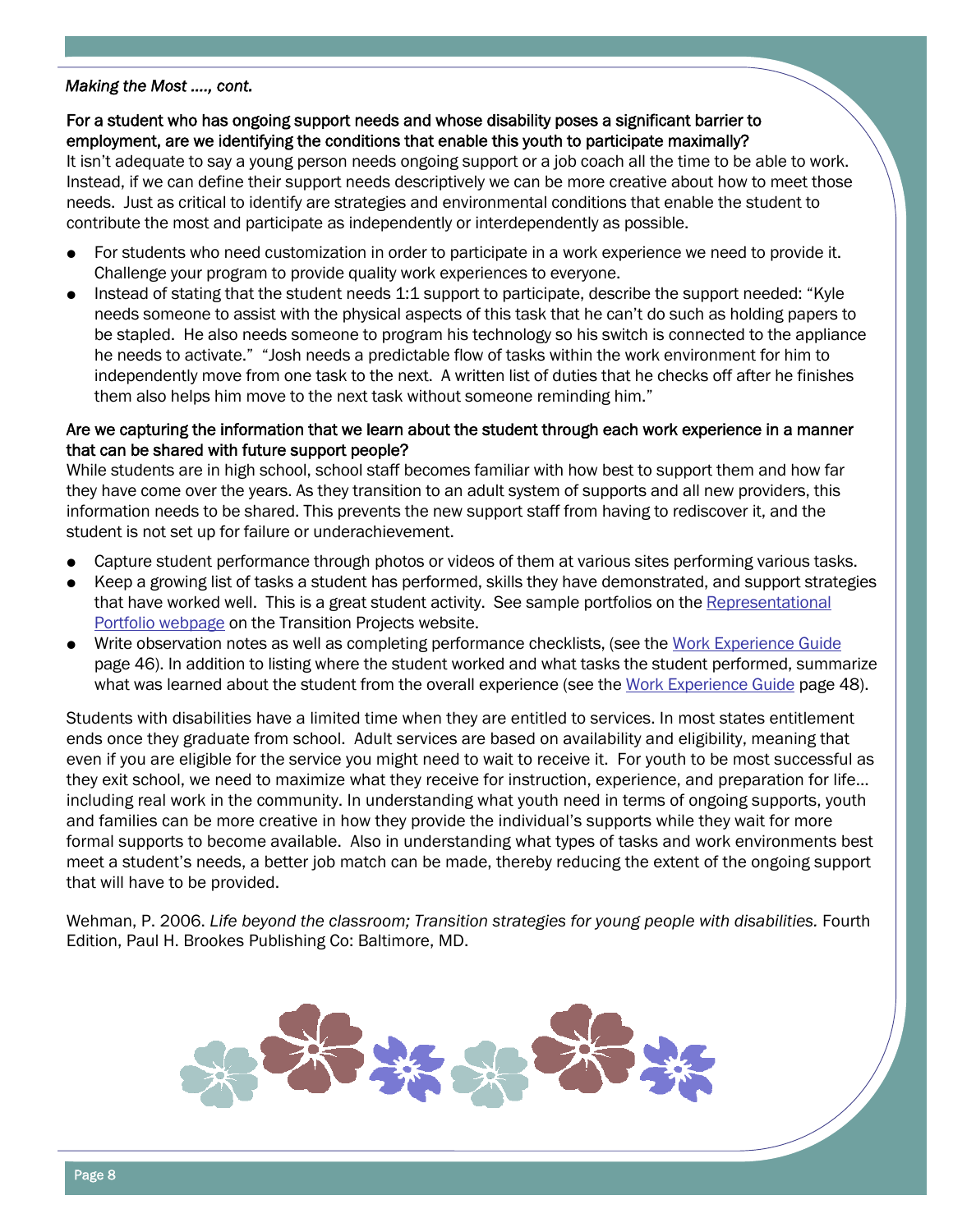

## Emerging Leader Perspective: How I Prepared for Life After School By Maclaen Burningham

My Name is Maclaen Burningham and I live in Polson, MT. I am a new member of the MT-TIRC advisory board. I graduated from Polson High in 2002 and have had several part-time paid jobs in the community since then. I work at Safeway and the Polson City Library and do other seasonal jobs in Polson as they are available. In this article I am going to tell you about how my work experiences prepared me for life after school.

I had a lot of work experiences while I was in high school. At St. Joseph's Assisted Living I folded laundry, I vacuumed, and I organized silverware eating utensils. I worked at two different video stores, Main Sail and Top 40 Video. I checked in movies, rewound them, and put them away. At Top 40 Video I cleaned glass on the front door and the shelves and I picked up garbage outside. Sometimes I also cashiered. This was my first paid job while I was still a student. I worked Friday nights. At the courthouse I was a secretary for the Superintendent of Schools. At the library I shelved paperbacks, kids' books, and free magazines, sharpened pencils, cut pieces of scratch paper, and weeded in their garden. At school I picked up garbage out in the parking lot. At Odyssey Auto glass I would vacuum out cars and help babysit their son "Gunner."

At St. Joseph's I learned to work a little slower than normal because I was working with elderly people. I had to vacuum the halls to keep the home clean for the elderly and go super slow so I would not run over anybody. I also had to learn to wrap up the vacuum cord and put it away. I had to sort knives, spoons and forks separately and have each one rolled up so it would be ready for them to eat their meals and make sure everything was clean so they would not get sick. I folded towels and different linens and put them away in a closet and separated dirty ones so they could be washed. Everyone was my friend and wanted to talk to me there and I had a friend that had a dog that I would visit and talk to before my work started and after. I also had a friend, Fritz, that would "coo coo" like a chicken. On Fridays we would have a special treat with my job coach. Sometimes people brought gifts for me. At the Top 40 Video Store I had a special job coach, Nanette Lockwood. We would hang out and do different things and problem solve when things went wrong and she helped me learn how to communicate with my boss when things were not working out correctly. One example of that was putting movies in alphabetical order by title. When a title started with "A" or "The" I thought I should use that first letter to alphabetize. The store didn't do it that way which was confusing for me.

My job coach was like my best friend and was like a mom to me next to my real mom.

At the courthouse I had to learn how to write down names, messages and phone numbers correctly when the superintendent or her secretary were gone so they could call back and I had to transfer calls back to the superintendent when there was a call. When it was slow I worked on my school work and sometimes ran errands.

At the library I shelved paperbacks and had to shelve them in the correct topic such as fiction, science fiction, romance, mystery and kids' books. I had to make sure they were in the right colored tapes so kids and staff could find them easily. It would be too hard to do in alphabetical order because kids will just stick it any where. I had to weed out and throw away magazines. I put out sharp pencils so people could write down information. I also cut scratch paper so people could have something to write down where to find a book or site on the internet or whatever they needed.

At school I had to pick up garbage after kids from going to lunch and littering so it would be nice outside and not go elsewhere. Kids should be respectful and not throw out garbage to show respect for students and adults. I did gardening and pulled weeds so the sidewalk would be clear and not full of grass and pick up garbage so it would look nice for the public and to show pride in our jobs together.

At Odyssey Auto Glass I would vacuum cars out and clean windows, shine up the cars, and picked up garbage so it would look nice for customers when they came back to pick up the car. I picked up mail and brought it back so they could pay their bills and was a secretary too. When the owners were gone I took messages on what jobs they had and who people were that wanted it done. I would watch Gunner and help babysit so he would not get run over or get hurt or lost or seriously injured.

At St. Joseph's I learned how to be a care taker for elderly people and how to keep them healthy and keep the place clean and a happy home for them. At the video stores I learned to be honest and put money in the till not my own pocket, to follow the bosses' instructions, to keep movies in correct categories for people to find, keep movies rewound so people could watch their show, return movies so people would not get fines, make sure it matched title and box,

 *(Continued on page 10)*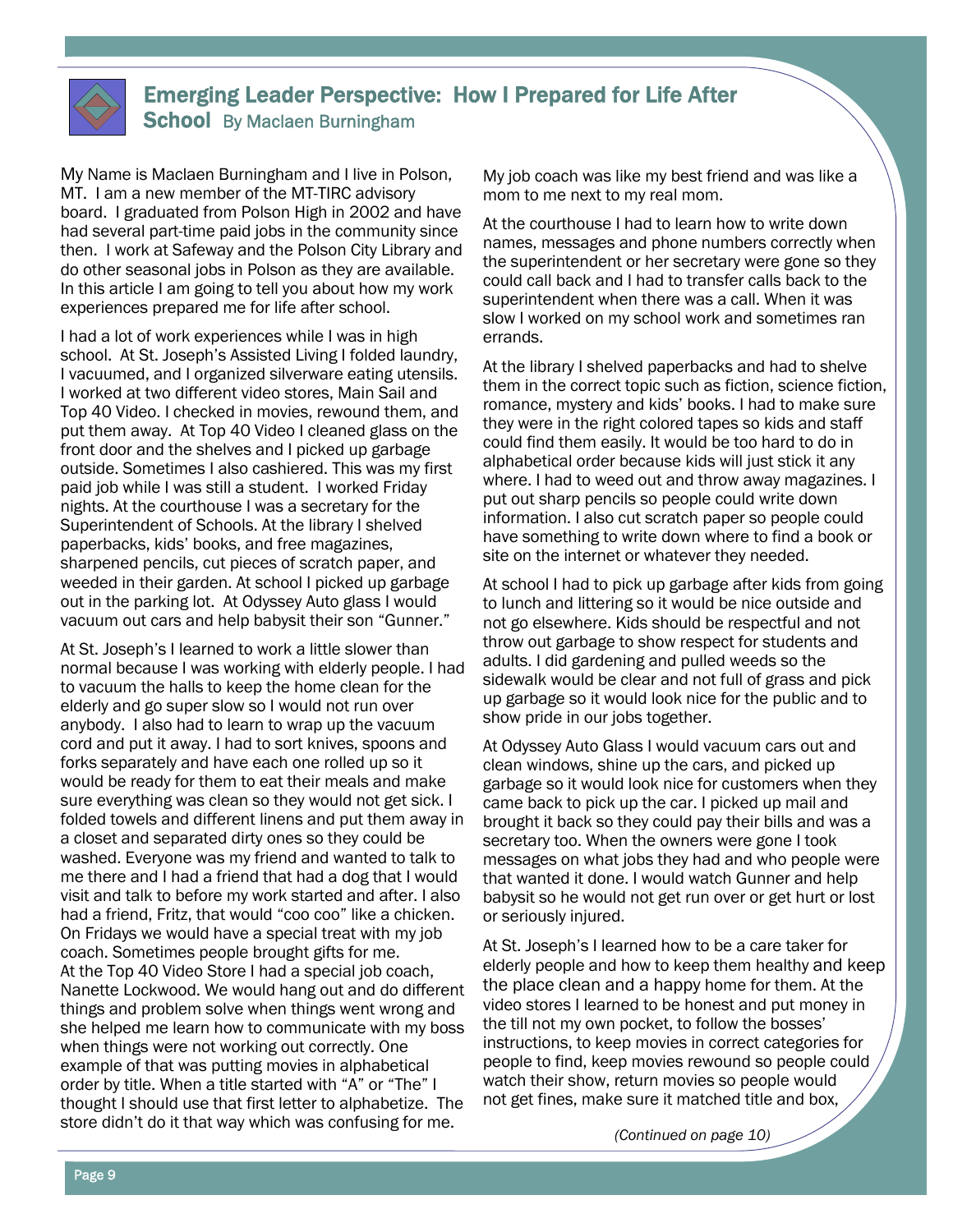#### *Emerging Leader Perspective…., cont.*

and put them away in the correct spot alphabetically. I had two different bosses that had things they wanted done a certain way- differently. My bosses were both unique, very kind, caring and loving but it was hard when they told me different information.

At school I learned how to work fast and how to manage my time spent picking up garbage when I got there and when I got done in the huge area around the school. I learned the importance of not eating other people's food or touching it so I would not get seriously sick from diseases. Last of all I learned to get my time card in on time so I would get paid. On all of my jobs I had to learn how to get better at my tasks and get more done, to work faster and how to learn many other different things as I got stuff down.

I loved all of my work experiences because I had different friends. I learned how to do different jobs so I could do more jobs and be depended on by an employer and be honest in all things and respectful to people. In my work I needed support of a job coach (at first) to teach me how to do my tasks, how to work with my employer at each job, and how to deal with customers and problems that came up. When my job coach faded out I knew how to work with my employer on my own and customers on my own and solve my problems. My job coach was there in case I needed help. Sometimes we would talk over problems on the phone.

Several of my work experiences turned into paid jobs after high school (Odyssey Auto Glass, Polson Library, the courthouse and the school) because I did an outstanding job and people helped me negotiate these jobs from the job experiences such as job coaches, my teacher Don Dubuque, and my mom and dad all working together.

My previous work and experiences helped me prepare for current jobs because I learned how to work as part of a team and remember the tasks I did and how to adapt to changes with people and with my job. This has led to me being independent, living in my own house, taking care of it, being able to communicate, and make friends on my own and be my own problem solver.

I want to share that you should believe in yourselves as a family and in yourself as a kid who has a disability and in your teachers. They are your guardians and your role models. Keep trying different things and solve your problems. Not everything works out or lasts forever; there will always be changes. There will be a job for everyone. Never say there is nothing for them to do because they are young - you have to adapt to their disabilities. Be patient...it takes time. Good luck in your travels and trials.

# Tips for Job Coaches

Make the experience as close to a real job as possible.

- 1. Complete a job analysis before starting a student at a job site to be clear about the job site expectations for work behavior and task performance, and to be clear about how each task is supposed to be performed. Watch someone from the job site perform the tasks.
- 2. Have the supervisor and coworkers provide as much training and support as they can rather than having the outside job coach provide this.
- 3. From the job analysis you should have a clear vision of how a task is to be performed and the criterion for completion. Set high standards for quality and performance. It is important to have a plan before you begin training the student. "Winging it" can lead to a frustrated student and sloppy performance.
- 4. For examples of job site analyses see the [Work Experience Guide](http://ruralinstitute.umt.edu/transition/Articles/RIWorkExperience_Manual.pdf) pages 15-21.

Have the student complete the entire task him/herself rather than doing pieces of it with them.

- 1. Co-working (having both the student and the job coach performing the job) isn't typical in most work sites.
- 2. It leads the student to think that he/she needs or will have someone with them all the time.

 *(Tips continued on page 11)*